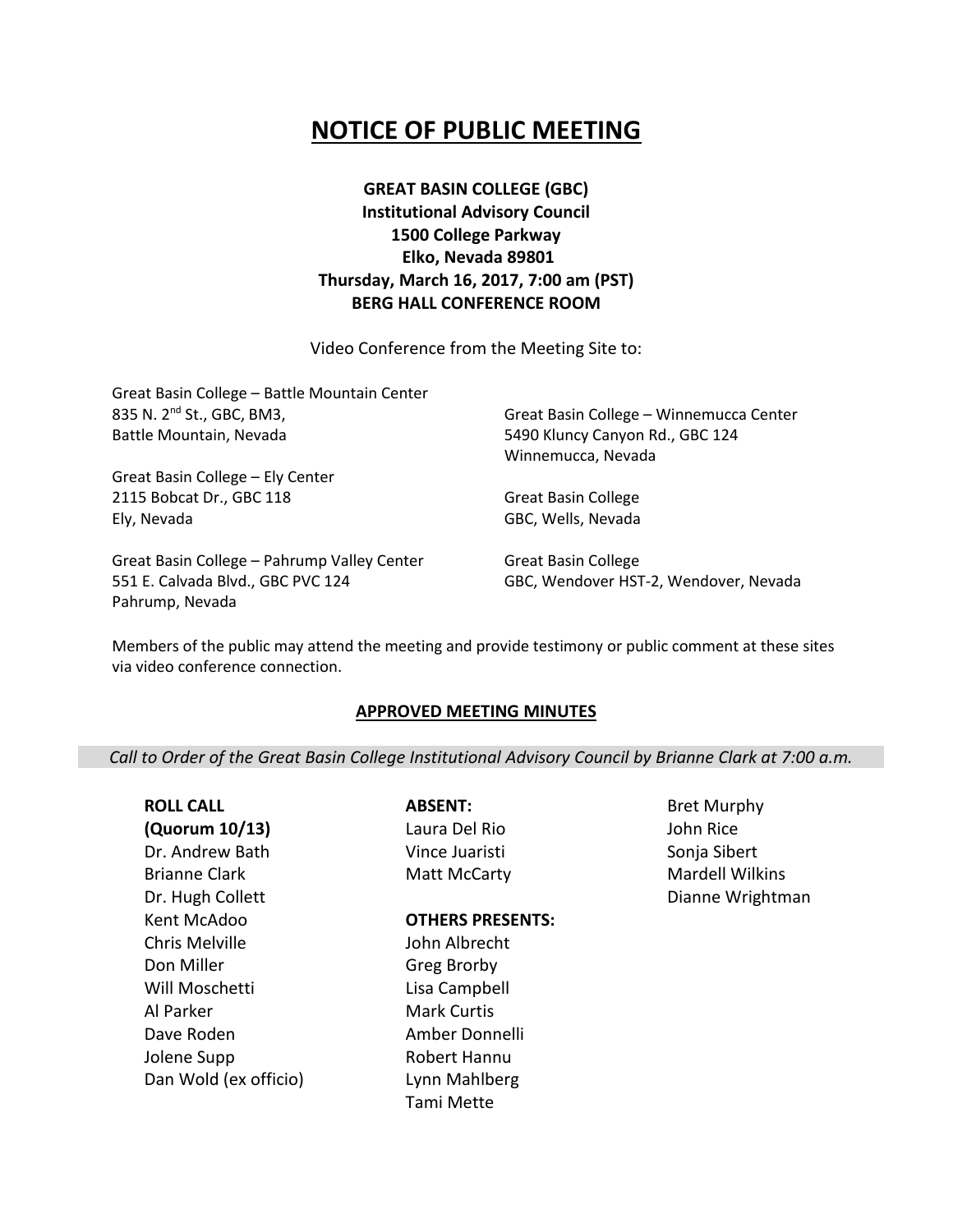**1. Public Comment** *(see foregoing notation regarding public comment)* **Information** No public comment.

### **2. Approval of Minutes –** *Matt McCarty* **Information/Action**

GBC Institutional Advisory Council will reviewed the minutes of the GBC IAC meeting on January 19, 2017. **MOTION:** by Dave Roden to approve the meeting minutes; motion seconded by Don Miller; motion was **APPROVED.**

### **3. President's Report –** *Dr. Mark Curtis* **Information**

GBC President Mark Curtis provided the GBC IAC with updates on college activities and answered questions.

- A. Presidential Search Update The NSHE Board of Regents committee to hire the new GBC president has two times already. Marti Cizek is the search consultant. It will be a very tight timeline. Ultimately there will be 3 to 4 final candidates that will be brought to the GBC campus for a tour, forums and the final interview the last week in April. Within a couple of days of the final interviews there will be a special Board of Regents meeting to appoint the new president. There is a webpage off of the GBC home page called President Search with all of the pertinent information on the search. Dr. Collett provided a written statement recommending an addition to the Challenges and Opportunities in the presidential profile, but it has already been posted and sent out to all the papers.
- B. Legislative Update President Curtis reported on the pre session budget hearing in January. There were many questions on the increase weighted student credit hours. There is another budget hearing in Carson City on Monday and President Curtis and Sonja Sibert will be prepared to answer any questions pertaining to how we came up with a multiplier of 4 instead of 2 in the CTE. The Governor recommended 3.5 in year one and 4 for year 2 which means \$1.7 million in year one and \$2.3 million extra in year 2 for GBC. We would be able to take the position that are grant funded and put them onto state dollars. We would be able to increase the staff and offerings in CTE. Our caseload growth will bring in an additional \$1 million. We will have to explain to the legislature that the weighted student credit hour increase will not replace the bridge funding that we received in the last millennium. All indications are favorable that the budget will be to our favor.
- C. Other The planning of the Golden Anniversary events is ongoing and will begin with the Commencement in May. We are looking at the names of the bachelor degree programs and making sure they are named properly going forward. In the beginning we were forced to have odd names for our select bachelor degrees. Most recently we changed the Bachelor of Applied Science in Management and Technology to a Bachelor of Applied Science in Management and Supervision. We also separated the Bachelor of Arts in Integrative Studies and created two degrees, the Bachelor of Arts in Social Science and the Bachelor of Arts in Natural Resources.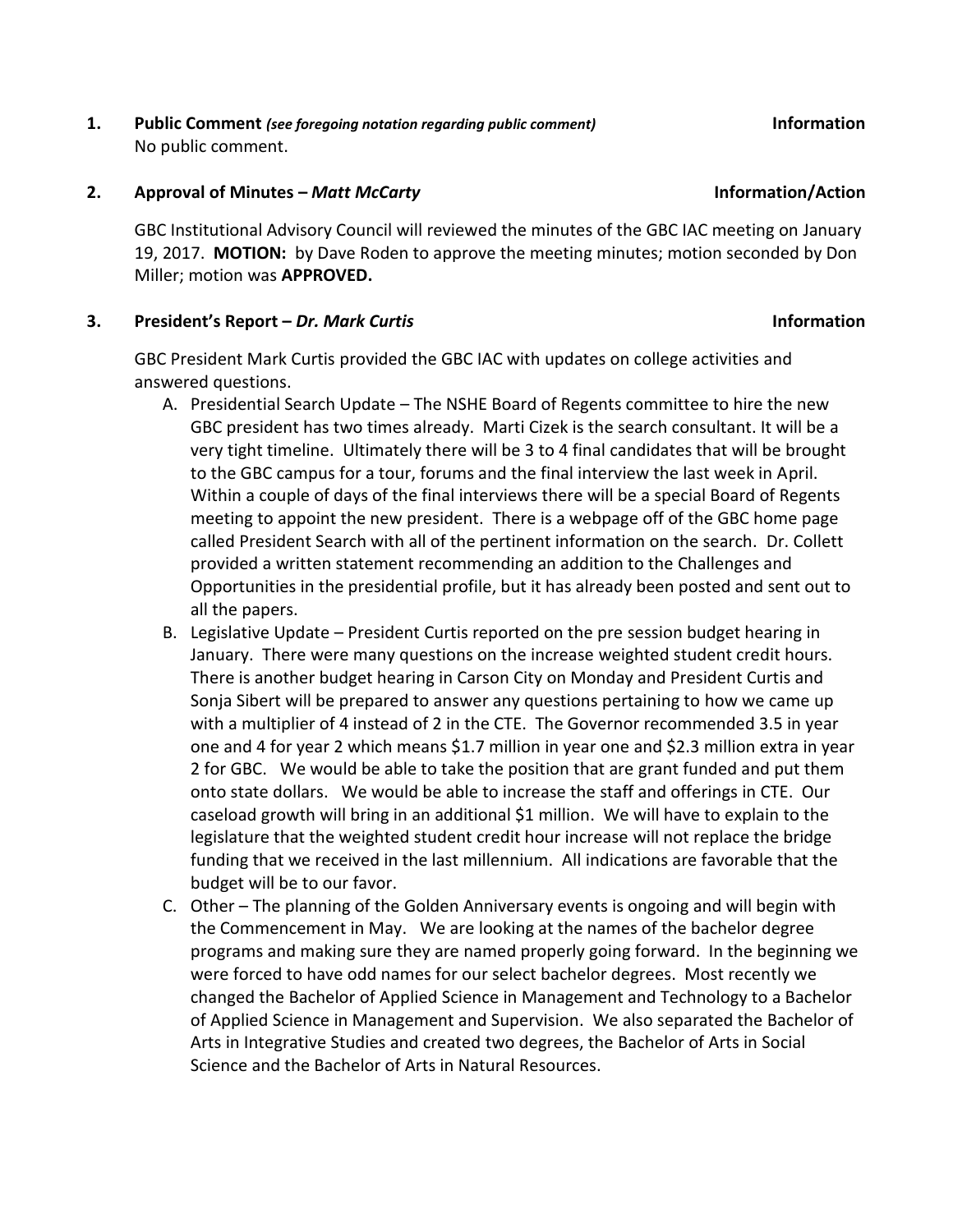### **4. GBC Foundation Update –** *Greg Brorby* **Information**

GBC Foundation Director Greg Brorby provided on update on Foundation activities. The Foundation has raised \$950,000 of the \$1 million for the matching grant for the humanities. The Foundation is planning a "Dinner with the Professor - Designing the  $21<sup>st</sup>$  Century Workforce" in which the proceeds will benefit the Virtual Humanities Center. The Alumni Association is currently a taskforce that is advisory in nature and Greg would like to make it more of a working group. He would like for them to plan two events per year and have an annual newsletter. A mailer will be sent out over the summer to make a push for membership. Also, the current graduates will receive a letter telling them of their free one-year membership. Greg has been in contact with the Howard Hughes Corporation and is trying to somehow get them involved in honoring Howard Hughes' contribution 49 years to create the college. Greg is working with Kayla Mccarson on a nice letter on the growth and accomplishments over the past year.

## **5. Board of Regents' Community College Committee Update –** *Matt McCarty*

Vice President Lynn Mahlberg reported that Matt McCarty could not make the meeting but she did and provided an update on the Community College Committee meeting. TMCC and WNC are working with Tesla and Panasonic and they are unable to get enough people into the training programs. The TMCC IAC is working on the serving the underemployed. They are targeting families and will roll out a marketing campaign for that. They are identifying potential students through pastors and churches. Lynn said 70% of our students are working so we are no different. CSN IAC talked at length about their interest in establishing another campus and breaking apart. Each site wants full services. They would have to do some rebranding of their Centers of Excellence as they are different at each site.

### **6. Open Meeting Law Discussion –** *Matt McCarty* **Information**

At a previous GBC IAC meeting, it was discussed that we wanted to have more flexibility in discussing items that come up and how the Open Meeting Law restricts free form conversations. We can talk about anything that we want but cannot take action. If action is needed then you can put it on the agenda for the next meeting. Things can be brought up under new business and under each individual report. Mark Curtis said we will continue to pick at this until we understand where the limits are. Dr. Curtis said the other IACs issue is they have come to realize they do not have much authority.

# **7. Vice President Reports and Questions Information**

The GBC Vice Presidents gave verbal reports.

A. Academic Affairs/Student Affairs – Vice President Lynn Mahlberg congratulated the nursing faculty as GBC was name the number one nursing program in the state over all the other colleges and universities. The nursing program has received a 100% graduation rate in past 2 years. Don Miller added that he has talked to several physicians in Reno and they would rather hire the nurses out of the GBC nursing program than any of the other institutions.

# **Information**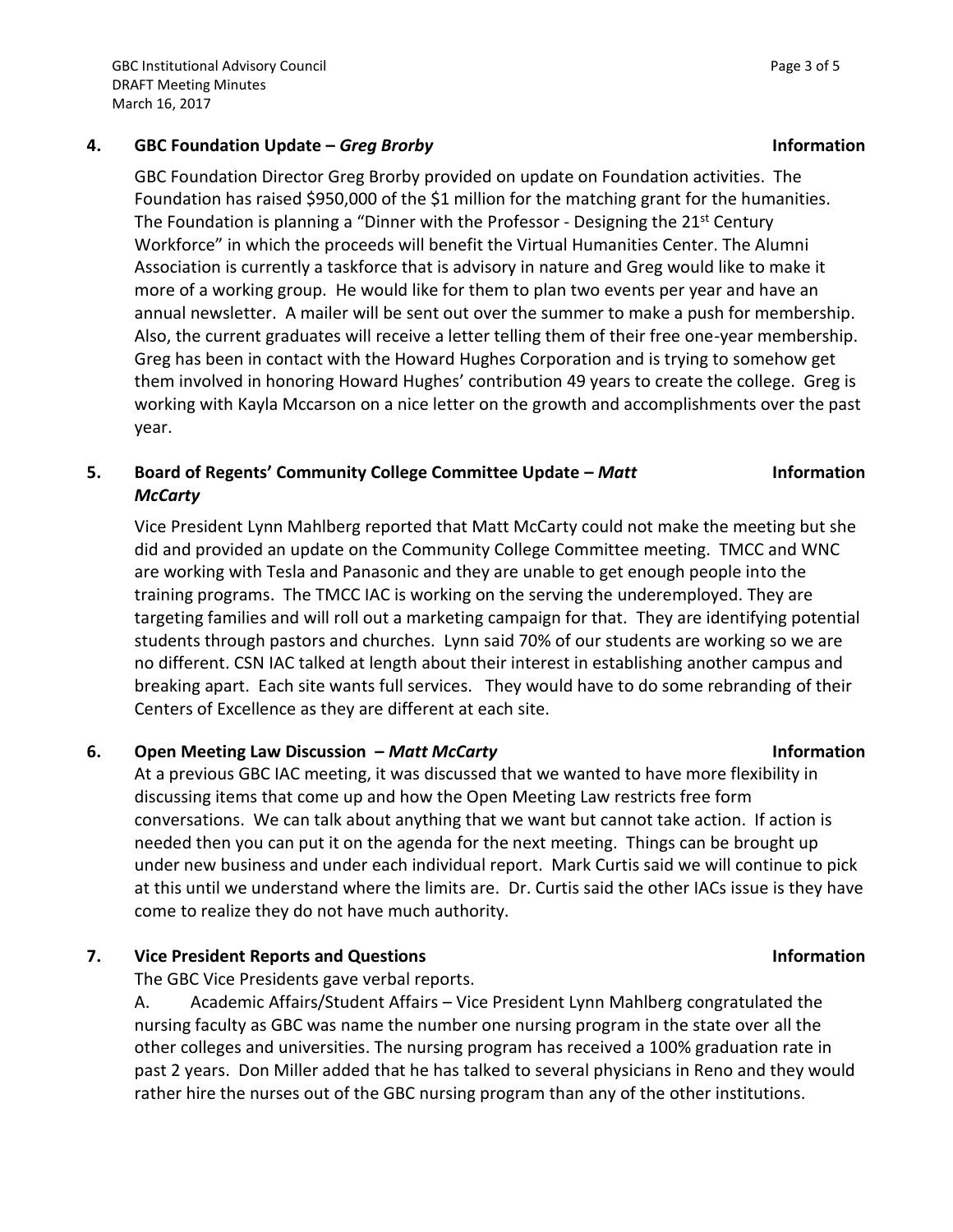Lynn reported that we have many faculty retiring this year and there are 19 positions that we have filled or are currently working on filling.

The Board of Regents' Award recipients this year from GBC are: Chris Marshall for the Regents' Advisory Award and Shiara Holmes for the Regents' Scholar Award.

Lynn reported the catalog is already online for next year. There are career fairs scheduled in April for Winnemucca and Elko. Dean Amber Donnelli congratulated Tami Mette and Heidi Johnston for obtaining their doctorate degrees. There are three other nursing faculty who are in PhD or DMD programs who will all have their degrees within the next year.

A. Business Affairs – Sonja Sibert had no report.

# **8. Member Report Information**

Each committee member will be given an opportunity to provide a verbal report.

- A. Ely Dr. Andrew Bath had nothing to report.
- B. Elko Brianne Clark had nothing to report.
- C. Elko Dr. Hugh Collett had nothing to report.
- D. Battle Mountain -
- E. Wells Laura DelRio was absent.
- F. Washington DC Vince Juaristi was absent.
- G. Pahrump Al Parker reported that he is very excited about the transfer of land. He will wait to hear further from GBC about coordinating meetings, publicity and fund raising from attendance at some meetings and get some publicity and get some fund raising events.
- H. Elko Kent McAdoo had some events of interest to report: April 21 is the Northeast Nevada Stewardship annual meeting; April 30 is the sage grouse experience with several agencies and ranches at Ruby Valley; May 3 is a test site applicator and weed management class at the California Trails Center; and June 18-24 is the Nevada Youth Range Camp.
- I. Elko Matt McCarty was absent.
- J. Wendover Chris Melville reported Wendover instituted a youth City Council two months ago and they had their second meeting yesterday. He said it has been a positive experience get the youth involved in government.
- K. Elko Don Miller had nothing to report.
- L. Elko Will Moschetti has been attending the Enhance 911 meetings and in his opinion it is an obsolete program. He will be voicing his opposition at upcoming meetings and will not use GBC in any of his discussions.
- M. Winnemucca Dave Roden deferred to Lisa Campbell for his report. Lisa said the Winnemucca Career Fair is on April 11. The first batch of nurses from Winnemucca will be graduating this year and she is very pleased with their dedication.
- N. Wells Jolene Supp recommended people learn more about the Enhance 911 to better understand the issues. On April 22 GBC is hosting an Ag food event.